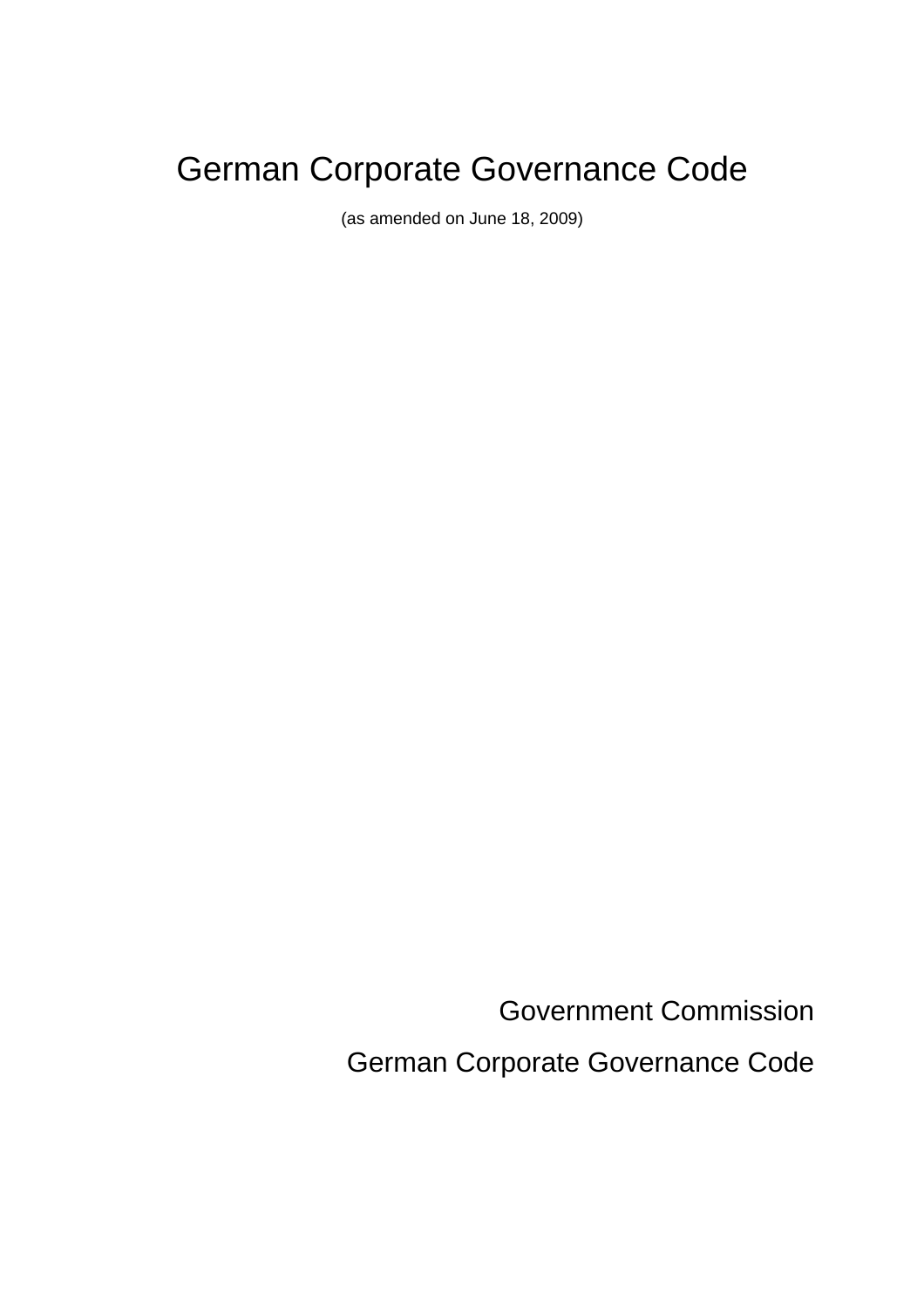## **1. Foreword**

This German Corporate Governance Code (the "Code") presents essential statutory regulations for the management and supervision (governance) of German listed companies and contains internationally and nationally recognized standards for good and responsible governance. The Code aims at making the German Corporate Governance system transparent and understandable. Its purpose is to promote the trust of international and national investors, customers, employees and the general public in the management and supervision of listed German stock corporations.

The Code clarifies the obligation of the Management Board and the Supervisory Board to ensure the continued existence of the enterprise and its sustainable creation of value in conformity with the principles of the social market economy (interest of the enterprise).

A dual board system is prescribed by law for German stock corporations:

The Management Board is responsible for managing the enterprise. Its members are jointly accountable for the management of the enterprise. The Chairman of the Management Board coordinates the work of the Management Board.

The Supervisory Board appoints, supervises and advises the members of the Management Board and is directly involved in decisions of fundamental importance to the enterprise. The chairman of the Supervisory Board coordinates the work of the Supervisory Board.

The members of the Supervisory Board are elected by the shareholders at the General Meeting. In enterprises having more than 500 or 2000 employees in Germany, employees are also represented in the Supervisory Board, which then is composed of employee representatives to one third or to one half respectively. For enterprises with more than 2000 employees, the Chairman of the Supervisory Board, who, for all practical purposes, is a representative of the shareholders, has the casting vote in the case of split resolutions. The representatives elected by the shareholders and the representatives of the employees are equally obliged to act in the enterprise's best interests.

Alternatively the European Company (SE) gives enterprises in Germany the possibility of opting for the internationally widespread system of governance by a single body (board of directors).

The form that codetermination takes in the SE is established generally by agreement between the company management and the employee side. All employees in the EU member states are included.

In practice the dual-board system, also established in other continental European countries, and the single-board system are converging because of the intensive interaction of the Management Board and the Supervisory Board in the dual-board system. Both systems are equally successful.

The accounting standards of German enterprises are oriented on the "true and fair view" principle and represent a fair picture of the actual conditions of the asset, financial and earnings situations of the enterprise.

The **recommendations** of the Code are marked in the text by use of the word "**shall**". Companies can deviate from them, but are then obliged to disclose this annually. This enables companies to reflect sector and enterprise-specific requirements. Thus, the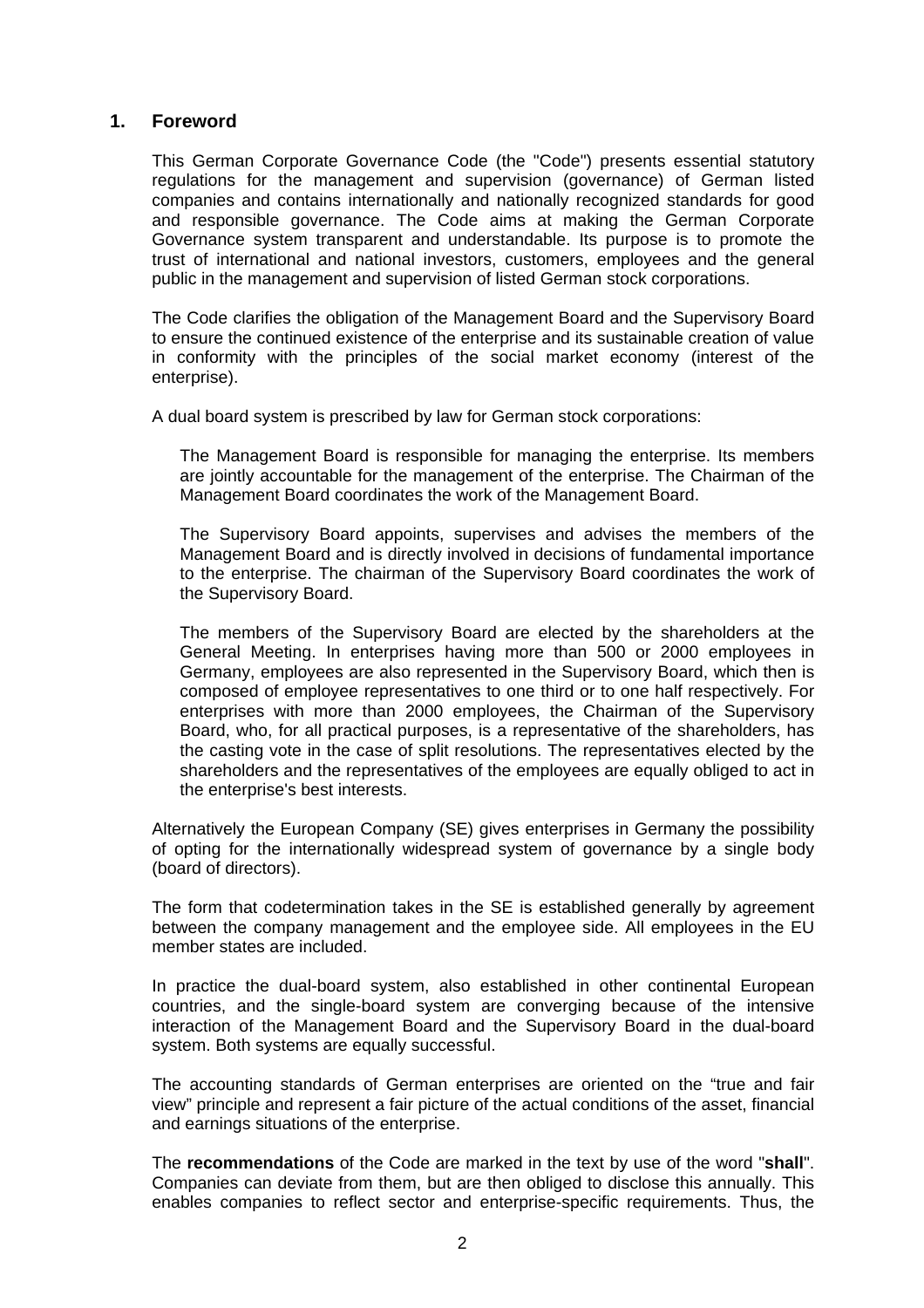Code contributes to more flexibility and more self-regulation in the German corporate constitution. Furthermore, the Code contains **suggestions** which can be deviated from without disclosure; for this the Code uses terms such as "**should**" or "**can**." The remaining passages of the Code not marked by these terms contain provisions that enterprises are compelled to observe under applicable law.

For Code stipulations relating to not only the listed company itself but also its group companies, the term "enterprise" is used instead of "company".

Primarily, the Code addresses listed corporations. It is recommended that non-listed companies also respect the Code.

As a rule the Code will be reviewed annually against the background of national and international developments and be adjusted, if necessary.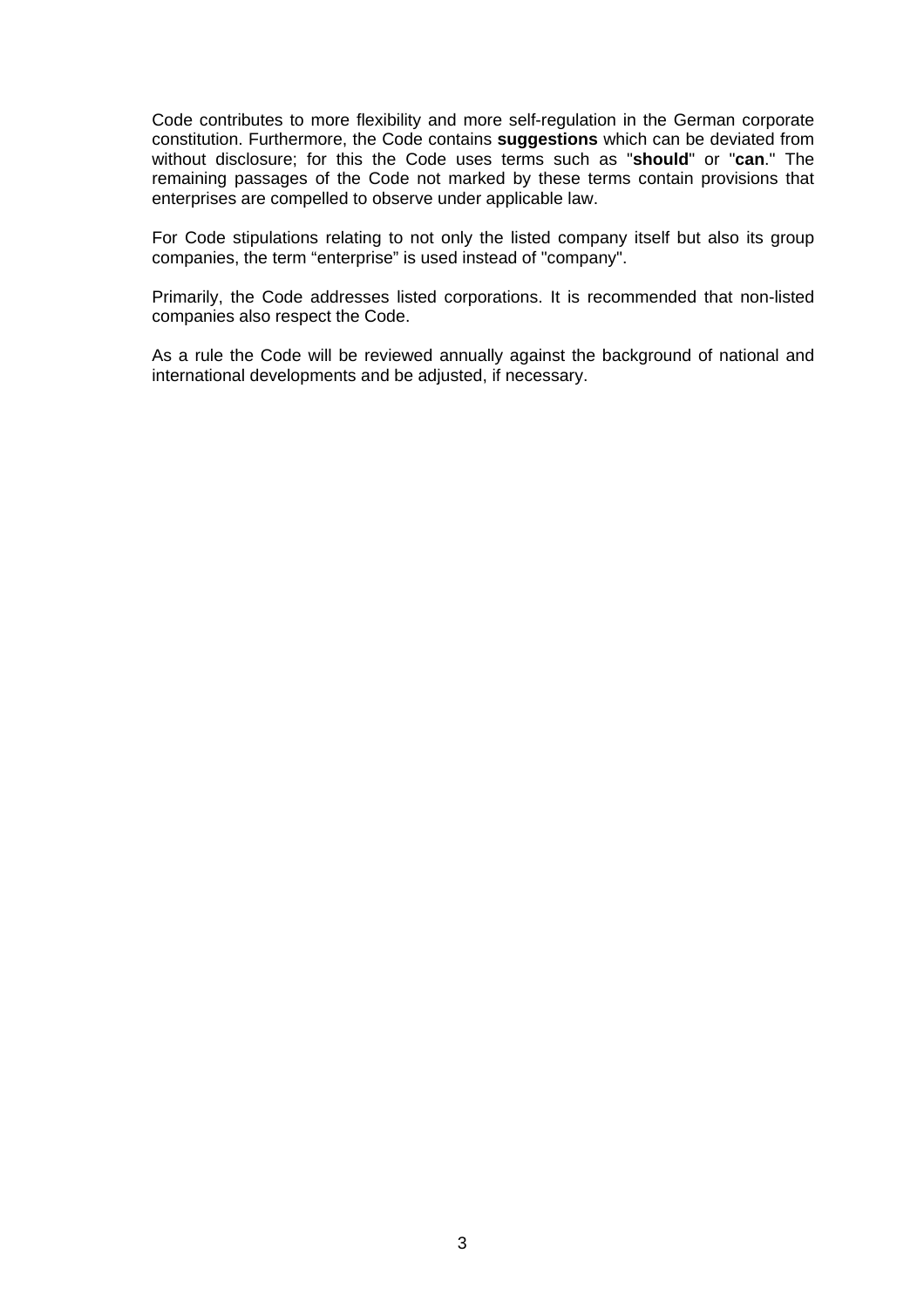# **2. Shareholders and the General Meeting**

# 2.1 Shareholders

2.1.1 Shareholders exercise their rights at the General Meeting and vote there.

2.1.2 In principle, each share carries one vote. There are no shares with multiple voting rights, preferential voting rights (golden shares) or maximum voting rights.

# 2.2 General Meeting

2.2.1 The Management Board submits to the General Meeting the Annual Financial Statements and the Consolidated Financial Statements. The General Meeting resolves on the appropriation of net income and the discharge of the acts of the Management Board and of the Supervisory Board. It elects the shareholders' representatives to the Supervisory Board and, as a rule, the auditors.

Furthermore, the General Meeting resolves on the Articles of Association, the purpose of the company, amendments to the Articles of Association and essential corporate measures such as, in particular, inter-company agreements and transformations, the issuing of new shares and of convertible bonds and bonds with warrants, and the authorization to purchase own shares.

2.2.2 When new shares are issued, shareholders, in principle, have pre-emptive rights corresponding to their share of the equity capital.

2.2.3 Each shareholder is entitled to participate in the General Meeting, to take the floor on matters on the agenda and to submit materially relevant questions and proposals.

2.2.4 The chair of the meeting provides for the expedient running of the General Meeting. In this, the chair should be guided by the fact that an ordinary general meeting is completed after 4 to 6 hours at the latest.

2.3 Invitation to the General Meeting, Proxies

2.3.1 At least once a year the shareholders' General Meeting is to be convened by the Management Board giving details of the agenda. A quorum of shareholders is entitled to demand the convening of a General Meeting and the extension of the agenda. The Management Board shall publish the reports and documents, including the Annual Report, required by law for the General Meeting in an easily accessible way on the company's Internet site together with the agenda.

2.3.2 The company shall send notification of the convening of the General Meeting together with the convention documents to all domestic and foreign financial services providers, shareholders and shareholders' associations by electronic means if the approval requirements are fulfilled.

2.3.3 The company shall facilitate the personal exercising of shareholders' voting rights. The company shall also assist the shareholders in the use of proxies. The Management Board shall arrange for the appointment of a representative to exercise shareholders' voting rights in accordance with instructions; this representative should also be reachable during the General Meeting.

2.3.4 The company should make it possible for shareholders to follow the General Meeting using modern communication media (e.g. Internet).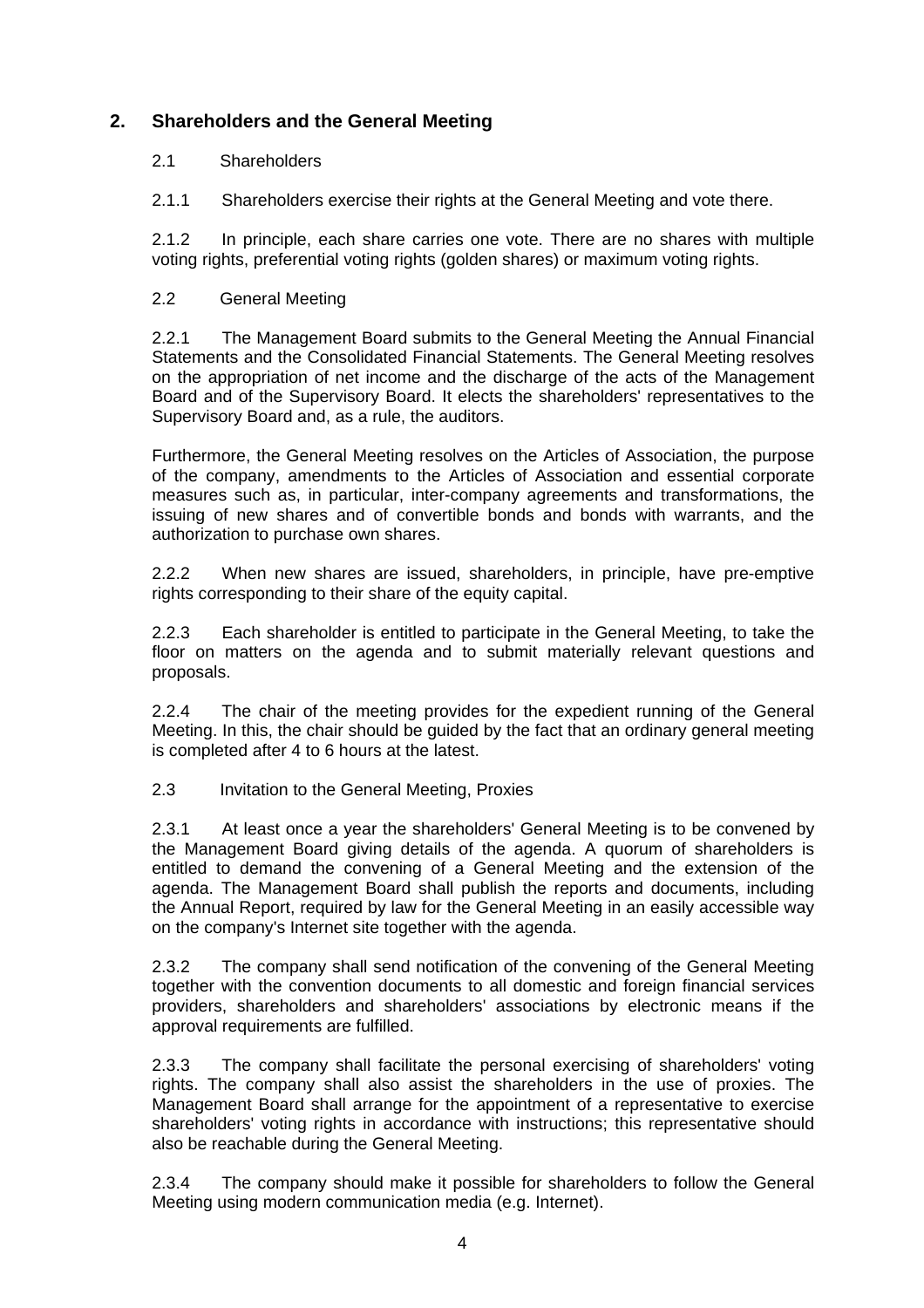# **3. Cooperation between Management Board and Supervisory Board**

3.1 The Management Board and Supervisory Board cooperate closely to the benefit of the enterprise.

3.2 The Management Board coordinates the enterprise's strategic approach with the Supervisory Board and discusses the current state of strategy implementation with the Supervisory Board at regular intervals.

3.3 For transactions of fundamental importance, the Articles of Association or the Supervisory Board specify provisions requiring the approval of the Supervisory Board. They include decisions or measures which fundamentally change the asset, financial or earnings situations of the enterprise.

3.4 Providing sufficient information to the Supervisory Board is the joint responsibility of the Management Board and Supervisory Board.

The Management Board informs the Supervisory Board regularly, without delay and comprehensively, of all issues important to the enterprise with regard to planning, business development, risk situation, risk management and compliance. The Management Board points out deviations of the actual business development from previously formulated plans and targets, indicating the reasons therefor.

The Supervisory Board shall specify the Management Board's information and reporting duties in more detail. The Management Board's reports to the Supervisory Board are, as a rule, to be submitted in writing (including electronic form). Documents required for decisions, in particular, the Annual Financial Statements, the Consolidated Financial Statements and the Auditors' Report are to be sent to the members of the Supervisory Board, to the extent possible, in due time before the meeting.

3.5 Good corporate governance requires an open discussion between the Management Board and Supervisory Board as well as among the members within the Management Board and the Supervisory Board. The comprehensive observance of confidentiality is of paramount importance for this.

All Board members ensure that the staff members they employ observe the confidentiality obligation accordingly.

3.6 In Supervisory Boards with codetermination, representatives of the shareholders and of the employees should prepare the Supervisory Board meetings separately, possibly with members of the Management Board.

If necessary, the Supervisory Board should meet without the Management Board.

3.7 In the event of a takeover offer, the Management Board and Supervisory Board of the target company must submit a statement of their reasoned position so that the shareholders can make an informed decision on the offer.

After the announcement of a takeover offer, the Management Board may not take any actions outside the ordinary course of business that could prevent the success of the offer unless the Management Board has been authorized by the General Meeting or the Supervisory Board has given its approval. In making their decisions, the Management and Supervisory Boards are bound to the best interests of the shareholders and of the enterprise.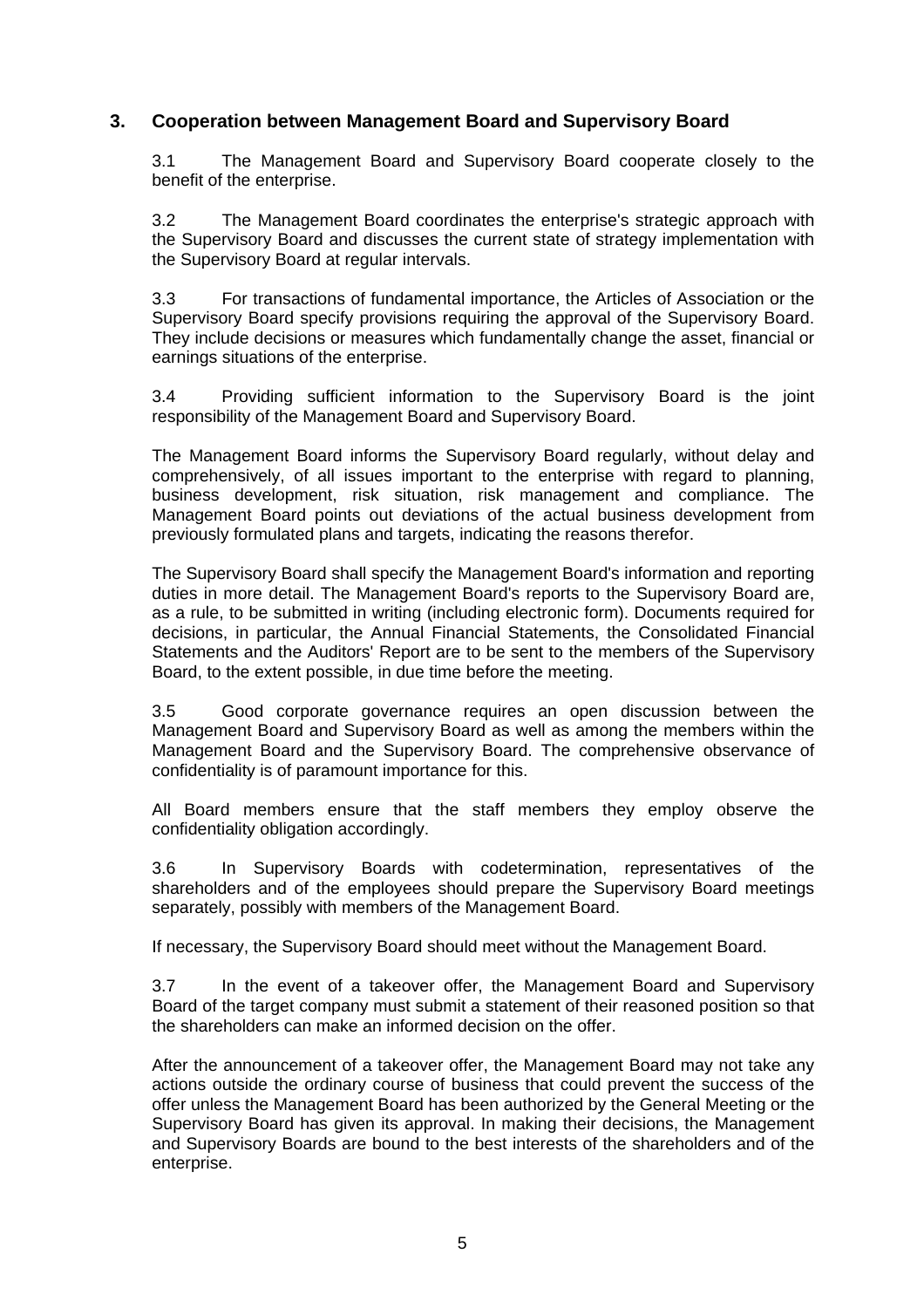In appropriate cases the Management Board should convene an extraordinary General Meeting at which shareholders discuss the takeover offer and may decide on corporate actions.

3.8 The Management Board and Supervisory Board comply with the rules of proper corporate management. If they violate the due care and diligence of a prudent and conscientious Managing Director or Supervisory Board member, they are liable to the company for damages. In the case of business decisions an infringement of duty is not present if the member of the Management Board or Supervisory Board could reasonably believe, based on appropriate information, that he/she was acting in the best interest of the company (Business Judgment Rule).

If the company takes out a D&O (directors' and officers' liability insurance) policy for the Management Board, a deductible of at least 10% of the loss up to at least the amount of one and a half times the fixed annual compensation of the Management Board member must be agreed upon.

A similar deductible must be agreed upon in any D&O policy for the Supervisory Board.

3.9 Extending loans from the enterprise to members of the Management and Supervisory Boards or their relatives requires the approval of the Supervisory Board.

3.10 The Management Board and Supervisory Board report each year on the enterprise's Corporate Governance in the Annual Report, Corporate Governance Report. It is an integral part of the annual corporate governance statement of the company. This includes the explanation of possible deviations from the recommendations of this Code. Comments can also be provided on the Code's suggestions. The company shall keep previous declarations of conformity with the Code available for viewing on its website for five years.

# **4. Management Board**

## 4.1 Tasks and Responsibilities

4.1.1 The Management Board is responsible for independently managing the enterprise with the objective of sustainable creation of value and in the interest of the enterprise, thus taking into account the interests of the shareholders, its employees and other stakeholders.

4.1.2 The Management Board develops the enterprise's strategy, coordinates it with the Supervisory Board and ensures its implementation.

4.1.3 The Management Board ensures that all provisions of law and the enterprise's internal policies are abided by and works to achieve their compliance by group companies (compliance).

4.1.4 The Management Board ensures appropriate risk management and risk controlling in the enterprise.

4.2 Composition and Compensation

4.2.1 The Management Board shall be comprised of several persons and have a Chairman or Spokesman. By-Laws shall govern the work of the Management Board, in particular the allocation of duties among individual Management Board members, matters reserved for the Management Board as a whole, and the required majority for Management Board resolutions (unanimity or resolution by majority vote).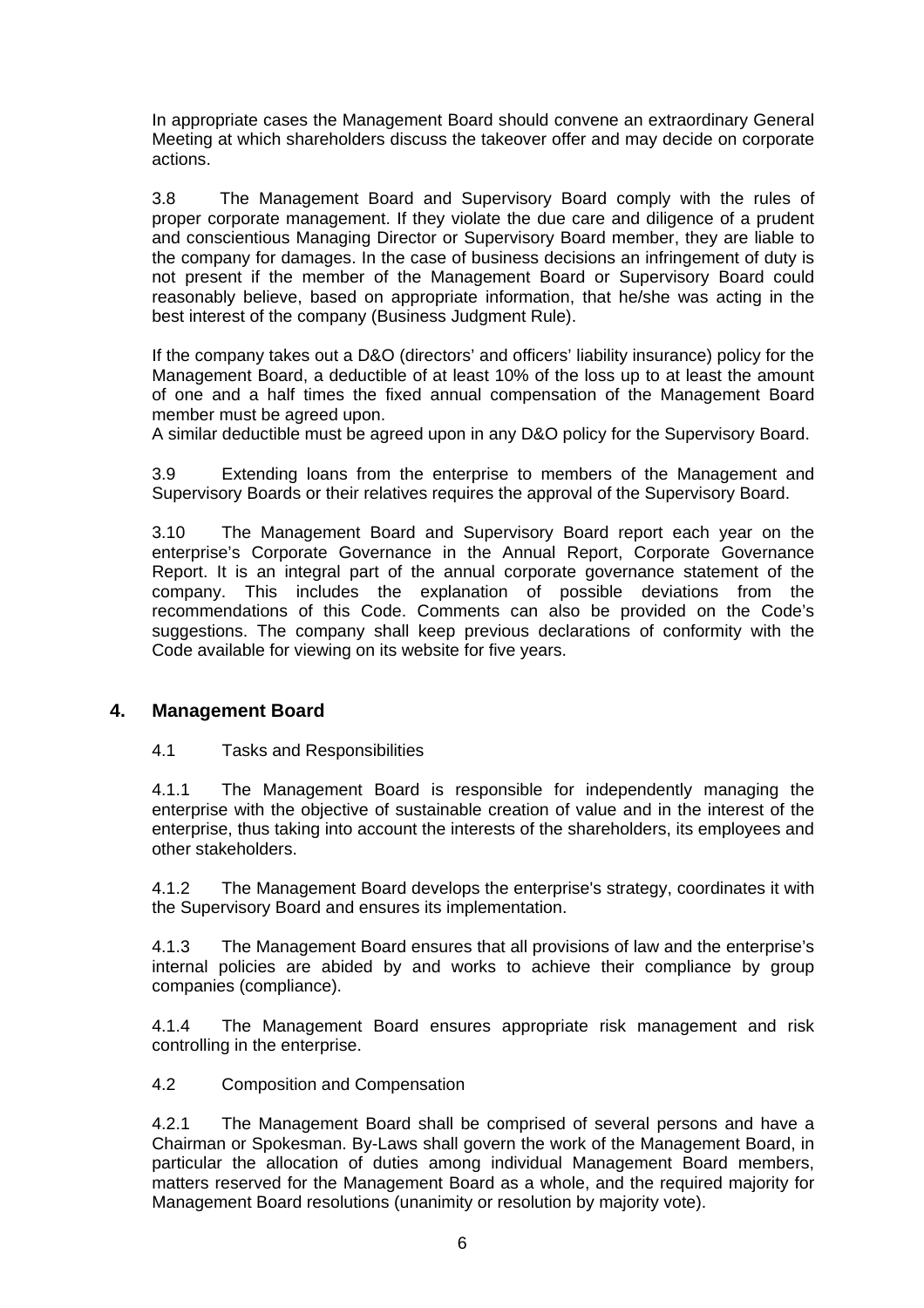4.2.2 At the proposal of the committee dealing with Management Board contracts, the full Supervisory Board determines the total compensation of the individual Management Board members and shall resolve and regularly review the Management Board compensation system.

The total compensation of the individual members of the Management Board is determined by the full Supervisory Board at an appropriate amount based on a performance assessment, taking into consideration any payments by group companies. Criteria for determining the appropriateness of compensation are both the tasks of the individual member of the Management Board, his personal performance, the economic situation, the performance and outlook of the enterprise as well as the common level of the compensation taking into account the peer companies and the compensation structure in place in other areas of the company.

If the Supervisory Board calls upon an external compensation expert to evaluate the appropriateness of the compensation, care must be exercised to ensure that said expert is independent of respectively the Management Board and the enterprise.

4.2.3 The total compensation of Management Board members comprises the monetary compensation elements, pension awards, other awards, especially in the event of termination of activity, fringe benefits of all kinds and benefits by third parties which were promised or granted in the financial year with regard to Management Board work.

The compensation structure must be oriented toward sustainable growth of the enterprise. The monetary compensation elements shall comprise fixed and variable elements. The Supervisory Board must make sure that the variable compensation elements are in general based on a multi-year assessment. Both positive and negative developments shall be taken into account when determining variable compensation components. All compensation components must be appropriate, both individually and in total, and in particular must not encourage to take unreasonable risks.

For instance, share or index-based compensation elements related to the enterprise may come into consideration as variable components. These elements shall be related to demanding, relevant comparison parameters. Changing such performance targets or the comparison parameters retroactively shall be excluded. For extraordinary developments a possibility of limitation (cap) must in general be agreed upon by the Supervisory Board.

In concluding Management Board contracts, care shall be taken to ensure that payments made to a Management Board member on premature termination of his contract without serious cause, including fringe benefits, do not exceed the value of two years' compensation (severance pay cap) and compensate no more than the remaining term of the contract. The severance payment cap shall be calculated on the basis of the total compensation for the past full financial year and if appropriate also the expected total compensation for the current financial year.

Payments promised in the event of premature termination of a Management Board member's contract due to a change of control shall not exceed 150% of the severance payment cap.

The Chairman of the Supervisory Board shall outline the salient points of the compensation system and any changes thereto to the General Meeting.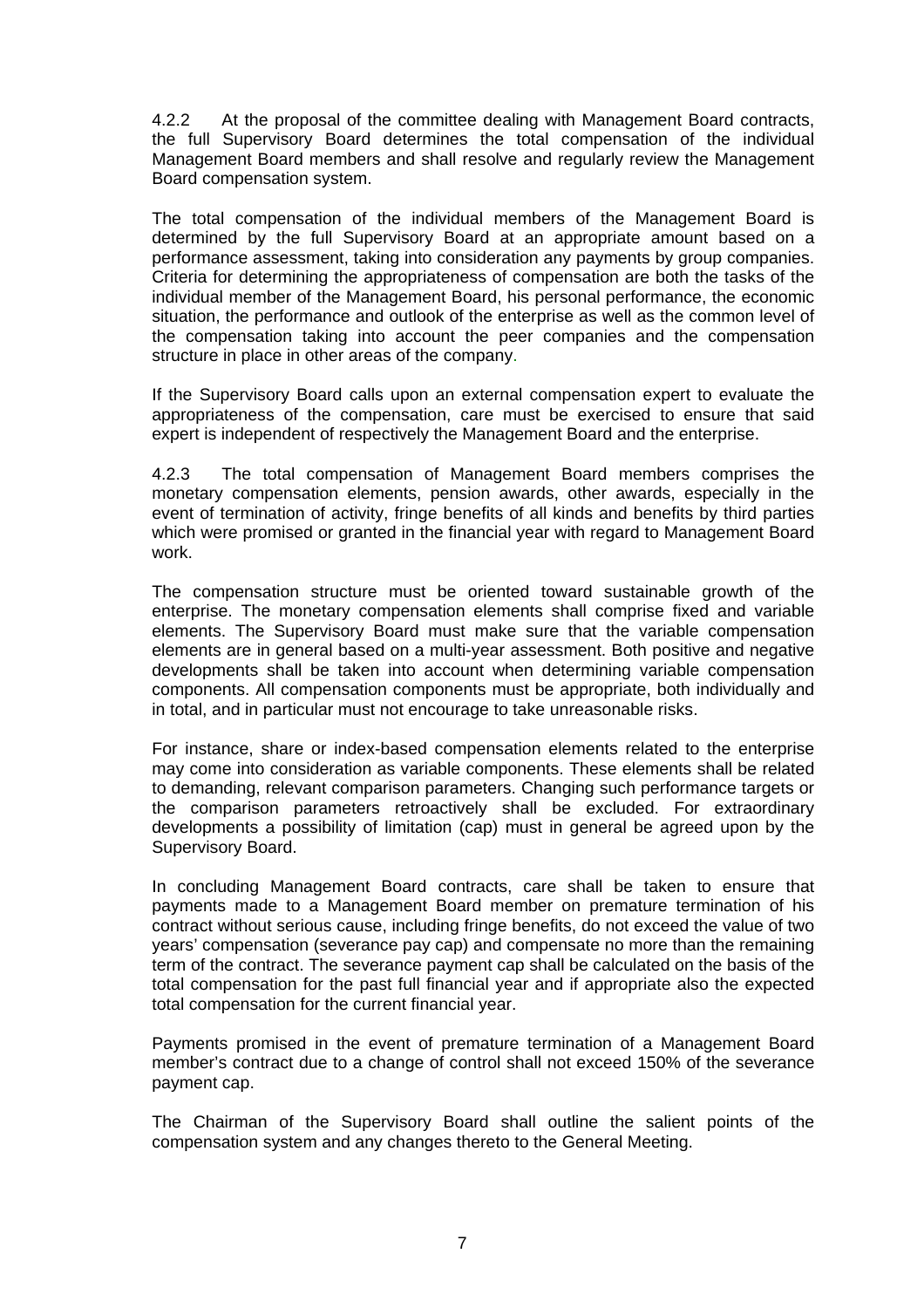4.2.4 The total compensation of each one of the members of the Management Board is to be disclosed by name, divided into fixed and variable compensation components. The same applies to promises of benefits that are granted to a Management Board member in case of premature or statutory termination of the function of a Management Board member or that have been changed during the financial year. Disclosure may be dispensed with if the General Meeting has passed a resolution to this effect by three-quarters majority.

4.2.5 Disclosure shall be made in a compensation report which as part of the Corporate Governance Report describes the compensation system for Management Board members in a generally understandable way.

The compensation report shall also include information on the nature of the fringe benefits provided by the company.

## 4.3 Conflicts of Interest

4.3.1 During their employment for the enterprise, members of the Management Board are subject to a comprehensive non-competition obligation.

4.3.2 Members of the Management Board and employees may not, in connection with their work, demand nor accept from third parties payments or other advantages for themselves or for any other person nor grant third parties unlawful advantages.

4.3.3 Members of the Management Board are bound by the enterprise's best interests. No member of the Management Board may pursue personal interests in his decisions or use business opportunities intended for the enterprise for himself.

4.3.4 All members of the Management Board shall disclose conflicts of interest to the Supervisory Board without delay and inform the other members of the Management Board thereof. All transactions between the enterprise and the members of the Management Board as well as persons they are close to or companies they have a personal association with must comply with standards customary in the sector. Important transactions shall require the approval of the Supervisory Board.

4.3.5 Members of the Management Board shall take on sideline activities, especially Supervisory Board mandates outside the enterprise, only with the approval of the Supervisory Board.

## **5. Supervisory Board**

#### 5.1 Tasks and Responsibilities

5.1.1 The task of the Supervisory Board is to advise regularly and supervise the Management Board in the management of the enterprise. It must be involved in decisions of fundamental importance to the enterprise.

5.1.2 The Supervisory Board appoints and dismisses the members of the Management Board. When appointing the Management Board, the Supervisory Board shall also respect diversity. Together with the Management Board it shall ensure that there is a long-term succession planning. The Supervisory Board can delegate preparations for the appointment of members of the Management Board to a committee, which also deals with the conditions of the employment contracts including compensation.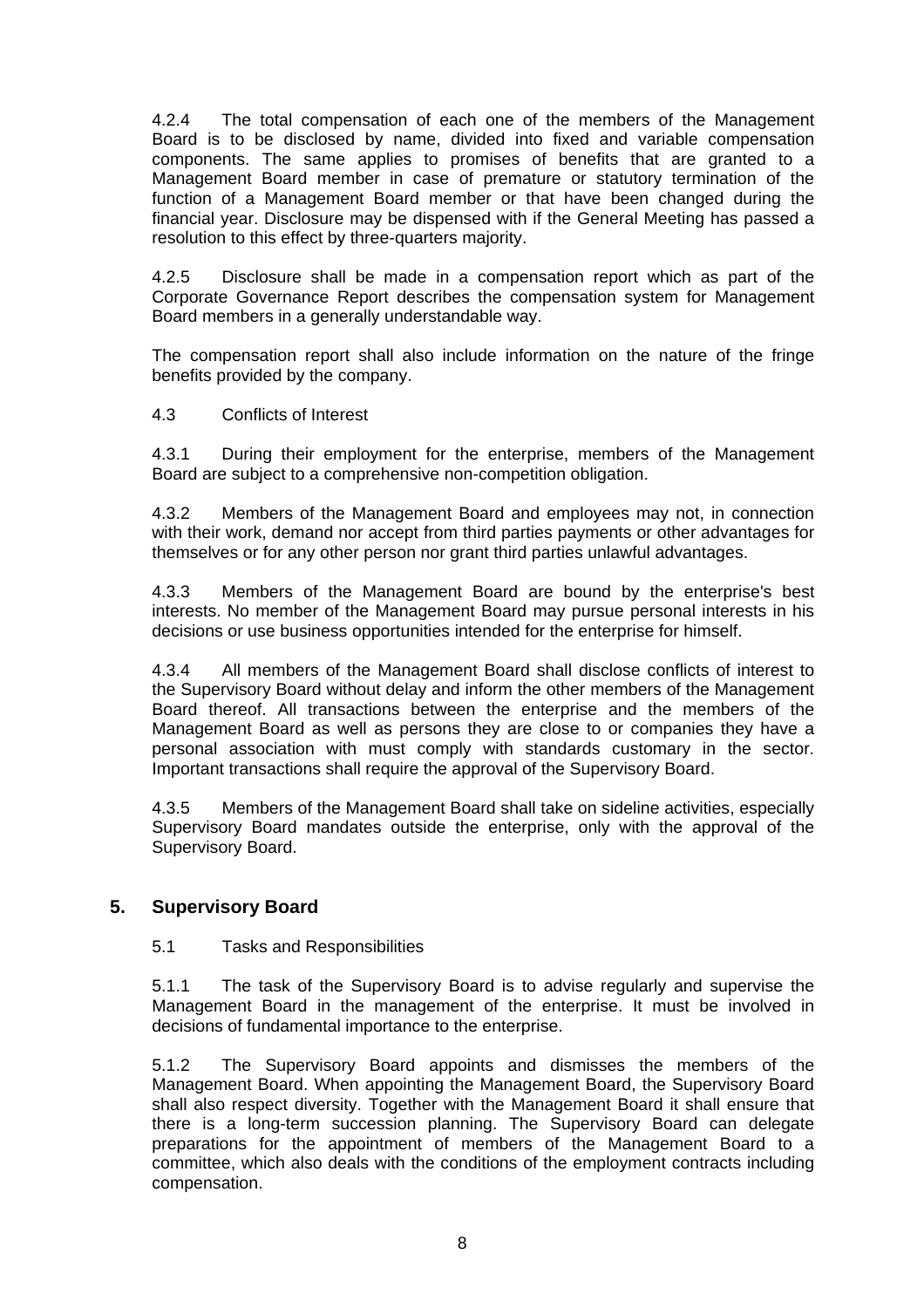For first time appointments the maximum possible appointment period of five years should not be the rule. A re-appointment prior to one year before the end of the appointment period with a simultaneous termination of the current appointment shall only take place under special circumstances. An age limit for members of the Management Board shall be specified.

- 5.1.3 The Supervisory Board shall issue Terms of Reference.
- 5.2 Tasks and Authorities of the Chairman of the Supervisory Board

The Chairman of the Supervisory Board coordinates work within the Supervisory Board and chairs its meetings and attends to the affairs of the Supervisory Board externally.

The Chairman of the Supervisory Board shall also chair the committees that handle contracts with members of the Management Board and prepare the Supervisory Board meetings. He should not be Chairman of the Audit Committee.

The Chairman of the Supervisory Board shall regularly maintain contact with the Management Board, in particular, with the Chairman or Spokesman of the Management Board and consult with him on strategy, business development and risk management of the enterprise. The Chairman of the Supervisory Board will be informed by the Chairman or Spokesman of the Management Board without delay of important events which are essential for the assessment of the situation and development as well as for the management of the enterprise. The Chairman of the Supervisory Board shall then inform the Supervisory Board and, if required, convene an extraordinary meeting of the Supervisory Board.

## 5.3 Formation of Committees

5.3.1 Depending on the specifics of the enterprise and the number of its members, the Supervisory Board shall form committees with sufficient expertise. They serve to increase the efficiency of the Supervisory Board's work and the handling of complex issues. The respective committee chairmen report regularly to the Supervisory Board on the work of the committees.

5.3.2 The Supervisory Board shall set up an Audit Committee which, in particular, handles issues of accounting, risk management and compliance, the necessary independence required of the auditor, the issuing of the audit mandate to the auditor, the determination of auditing focal points and the fee agreement. The chairman of the Audit Committee shall have specialist knowledge and experience in the application of accounting principles and internal control processes. He should be independent and not be a former member of the Management Board of the company whose appointment ended less than two years ago.

5.3.3 The Supervisory Board shall form a nomination committee composed exclusively of shareholder representatives which proposes suitable candidates to the Supervisory Board for recommendation to the General Meeting.

5.3.4 The Supervisory Board can refer other factual issues to one or more committees for handling. They include the enterprise's strategy, the compensation of the members of the Management Board, investments and financings.

5.3.5 The Supervisory Board can arrange for committees to prepare Supervisory Board meetings and to take decisions in place of the Supervisory Board.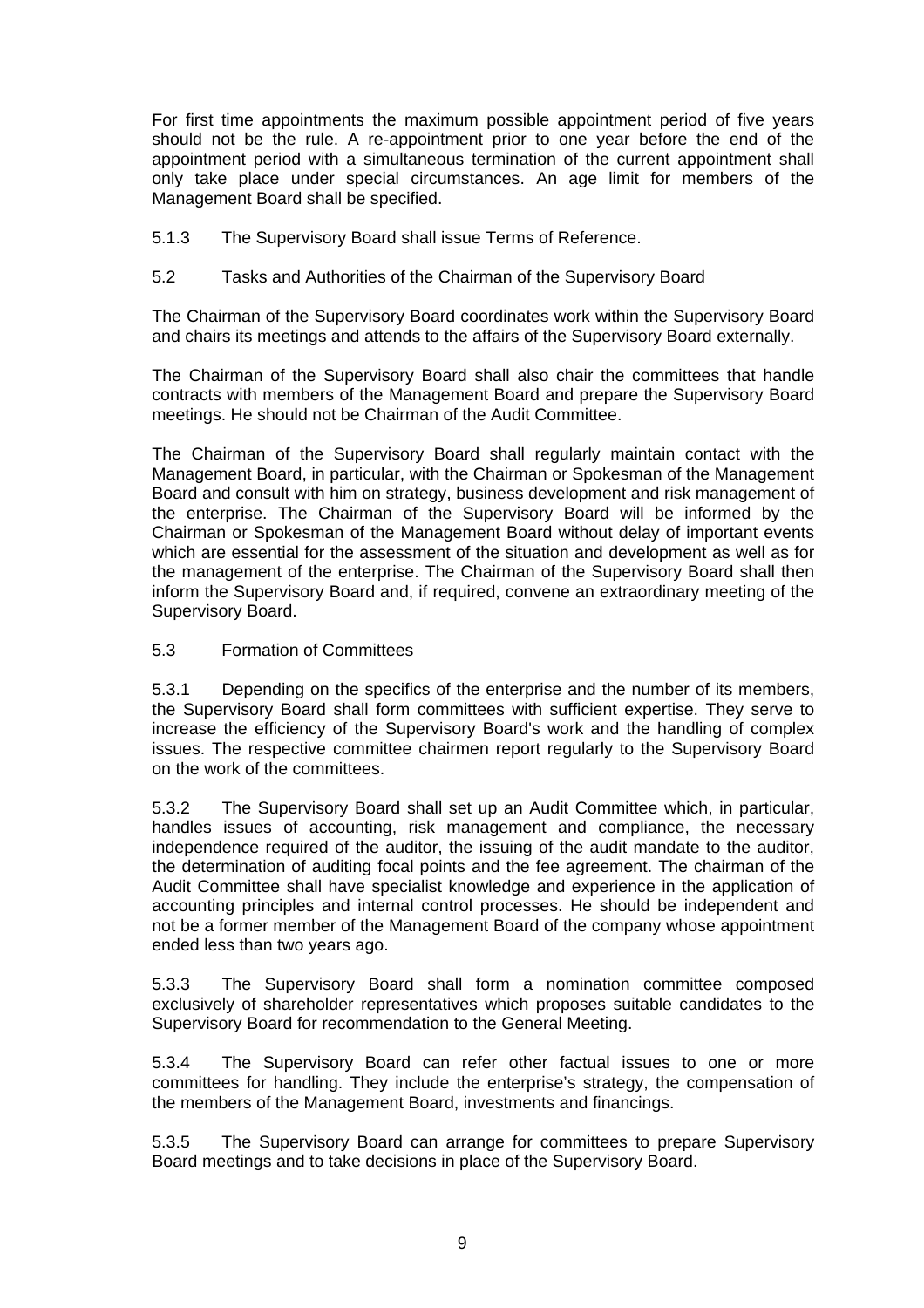# 5.4 Composition and Compensation

5.4.1 For nominations for the election of members of the Supervisory Board, care shall be taken that the Supervisory Board, at all times, is composed of members who have the required knowledge, abilities and expert experience to properly complete their tasks. Furthermore, attention shall also be paid to the international activities of the enterprise, potential conflicts of interest, an age limit to be specified for the members of the Supervisory Board and diversity.

5.4.2 To permit the Supervisory Board's independent advice and supervision of the Management Board, the Supervisory Board shall include what it considers an adequate number of independent members. A Supervisory Board member is considered independent if he/she has no business or personal relations with the company or its Management Board which cause a conflict of interests. Not more than two former members of the Management Board shall be members of the Supervisory Board and Supervisory Board members shall not exercise directorships or similar positions or advisory tasks for important competitors of the enterprise.

5.4.3 Elections to the Supervisory Board shall be made on an individual basis. An application for the judicial appointment of a Supervisory Board member shall be limited in time up to the next General Meeting. Proposed candidates for the Supervisory Board chair shall be announced to the shareholders.

5.4.4 Management Board members may not become members of the Supervisory Board of the company within two years after the end of their appointment unless they are appointed upon a motion presented by shareholders holding more than 25% of the voting rights in the company. In the latter case appointment to the chairmanship of the Supervisory Board shall be an exception to be justified to the General Meeting.

5.4.5 Every member of the Supervisory Board must take care that he/she has sufficient time to perform his/her mandate. Members of the Management Board of a listed company shall not accept more than a total of three Supervisory Board mandates in non-group listed companies.

5.4.6 Compensation of the members of the Supervisory Board is specified by resolution of the General Meeting or in the Articles of Association. It takes into account the responsibilities and scope of tasks of the members of the Supervisory Board as well as the economic situation and performance of the enterprise. Also to be considered here shall be the exercising of the Chair and Deputy Chair positions in the Supervisory Board as well as the chair and membership in committees.

Members of the Supervisory Board shall receive fixed as well as performance-related compensation. Performance-related compensation should also contain components based on the long-term performance of the enterprise.

The compensation of the members of the Supervisory Board shall be reported individually in the Corporate Governance Report, subdivided according to components. Also payments made by the enterprise to the members of the Supervisory Board or advantages extended for services provided individually, in particular, advisory or agency services shall be listed separately on an individual basis in the Corporate Governance Report.

5.4.7 If a member of the Supervisory Board took part in less than half of the meetings of the Supervisory Board in a financial year, this shall be noted in the Report of the Supervisory Board.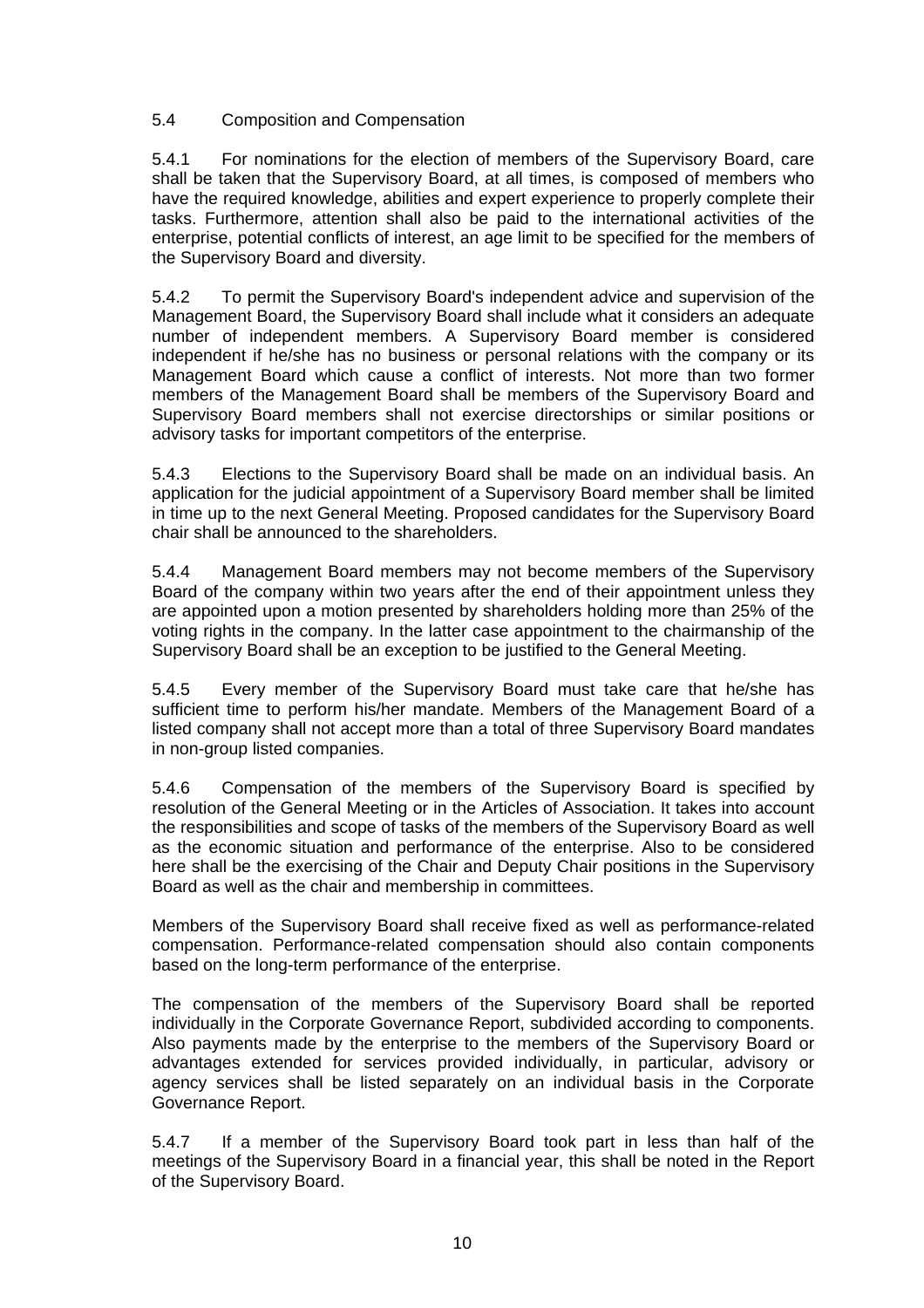# 5.5 Conflicts of Interest

5.5.1 All members of the Supervisory Board are bound by the enterprise's best interests. No member of the Supervisory Board may pursue personal interests in his/her decisions or use business opportunities intended for the enterprise for himself/herself.

5.5.2 Each member of the Supervisory Board shall inform the Supervisory Board of any conflicts of interest, in particular those which may result from a consultant or directorship function with clients, suppliers, lenders or other business partners.

5.5.3 In its report, the Supervisory Board shall inform the General Meeting of any conflicts of interest which have occurred together with their treatment. Material conflicts of interest and those which are not merely temporary in respect of the person of a Supervisory Board member shall result in the termination of his mandate.

5.5.4 Advisory and other service agreements and contracts for work between a member of the Supervisory Board and the company require the Supervisory Board's approval.

## 5.6 Examination of Efficiency

The Supervisory Board shall examine the efficiency of its activities on a regular basis.

# **6. Transparency**

6.1 The Management Board must disclose insider information directly relating to the company without delay unless it is exempted from the disclosure requirement in an individual case.

6.2 As soon as the company becomes aware of the fact that an individual acquires, exceeds or falls short of 3, 5, 10, 15, 20, 25, 30, 50 or 75% of the voting rights in the company by means of a purchase, sale or any other manner, the Management Board will disclose this fact without delay.

6.3 The company's treatment of all shareholders in respect of information shall be equal. All new facts made known to financial analysts and similar addressees shall also be disclosed to the shareholders by the company without delay.

6.4 The company shall use suitable communication media, such as the Internet, to inform shareholders and investors in a prompt and uniform manner.

6.5 Any information which the company discloses abroad in line with corresponding capital market law provisions shall also be disclosed domestically without delay.

6.6 Beyond the statutory obligation to report and disclose dealings in shares of the company without delay, the ownership of shares in the company or related financial instruments by Management Board and Supervisory Board members shall be reported if these directly or indirectly exceed 1% of the shares issued by the company. If the entire holdings of all members of the Management Board and Supervisory Board exceed 1% of the shares issued by the company, these shall be reported separately according to Management Board and Supervisory Board.

The aforesaid disclosures shall be included in the Corporate Governance Report.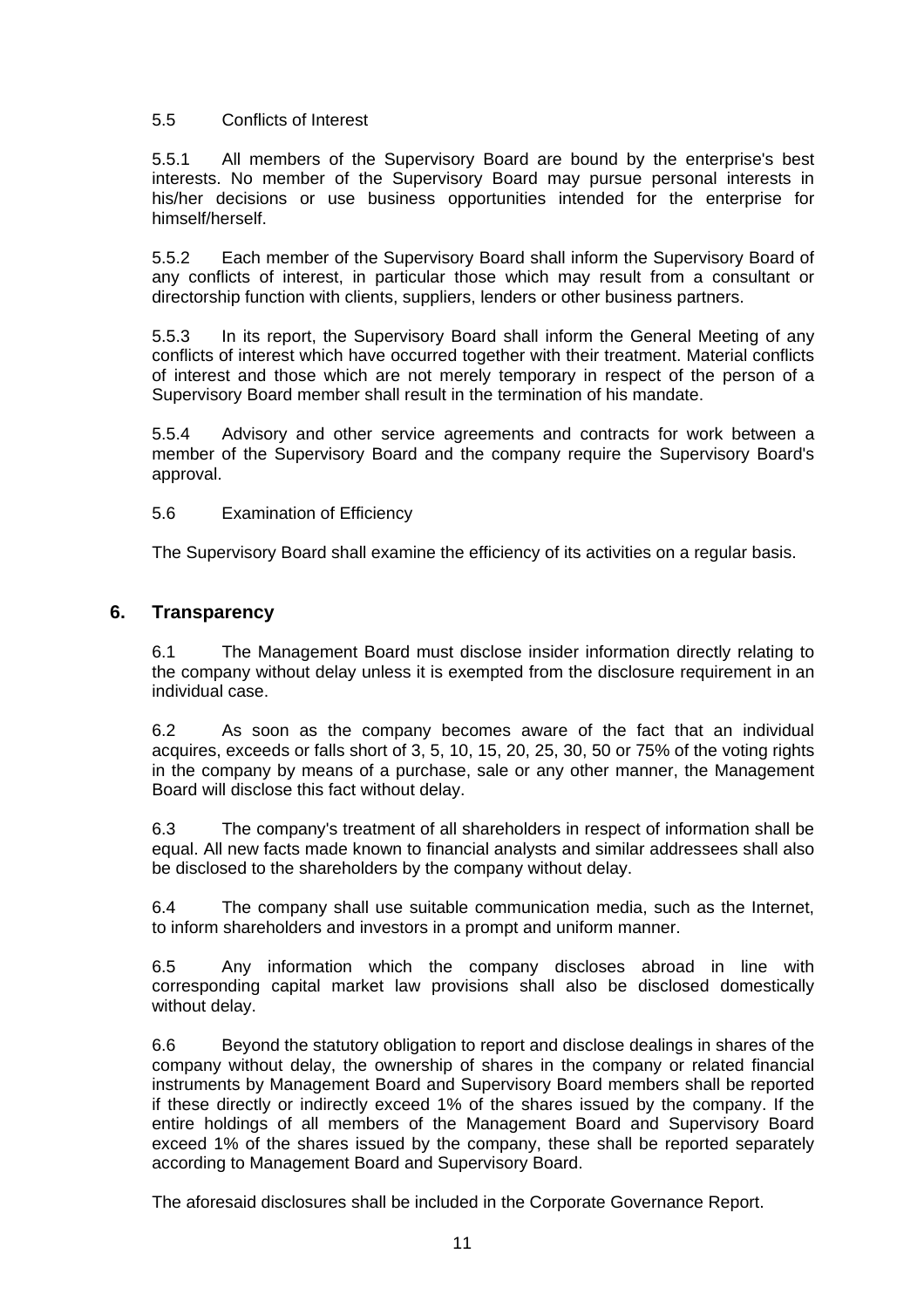6.7 As part of regular information policy, the dates of essential regular publications (including the Annual Report, interim financial reports) and the date of the General Meeting shall be published sufficiently in advance in a "financial calendar".

6.8 Information on the enterprise which the company discloses shall also be accessible via the company's Internet site. The Internet site shall be clearly structured. Publications should also be in English.

# **7. Reporting and Audit of the Annual Financial Statements**

# 7.1 Reporting

7.1.1 Shareholders and third parties are mainly informed by the Consolidated Financial Statements. During the financial year they are additionally informed by means of a half-year financial report and, in the first and second halves, by interim reports or quarterly financial reports. The Consolidated Financial Statements and the Condensed Consolidated Financial Statements in the half-year financial report and the quarterly financial report are prepared under observance of internationally recognised accounting principles.

7.1.2 The Consolidated Financial Statements must be prepared by the Management Board and examined by the auditor and Supervisory Board. Half-year and any quarterly financial reports shall be discussed with the Management Board by the Supervisory Board or its Audit Committee prior to publication. In addition, the Financial Reporting Enforcement Panel and the Federal Financial Supervisory Authority are authorized to check that the Consolidated Financial Statements comply with the applicable accounting regulations (enforcement). The Consolidated Financial Statements shall be publicly accessible within 90 days of the end of the financial year; interim reports shall be publicly accessible within 45 days of the end of the reporting period.

7.1.3 The Corporate Governance Report shall contain information on stock option programmes and similar securities-based incentive systems of the company.

7.1.4 The company shall publish a list of third party companies in which it has a shareholding that is not of minor importance for the enterprise. The trading portfolios of banks and financial services companies, on which voting rights are not exercised, are disregarded in this context. The following shall be provided: name and headquarters of the company, the amount of the shareholding, the amount of equity and the operating result of the past financial year.

7.1.5 Notes on the relationships with shareholders considered to be "related parties" pursuant to the applicable accounting regulations shall be provided in the Consolidated Financial Statements.

# 7.2 Audit of Annual Financial Statements

7.2.1 Prior to submitting a proposal for election, the Supervisory Board or, respectively, the Audit Committee shall obtain a statement from the proposed auditor stating whether, and where applicable, which business, financial, personal and other relationships exist between the auditor and its executive bodies and head auditors on the one hand, and the enterprise and the members of its executive bodies on the other hand, that could call its independence into question. This statement shall include the extent to which other services were performed for the enterprise in the past year, especially in the field of consultancy, or which are contracted for the following year.